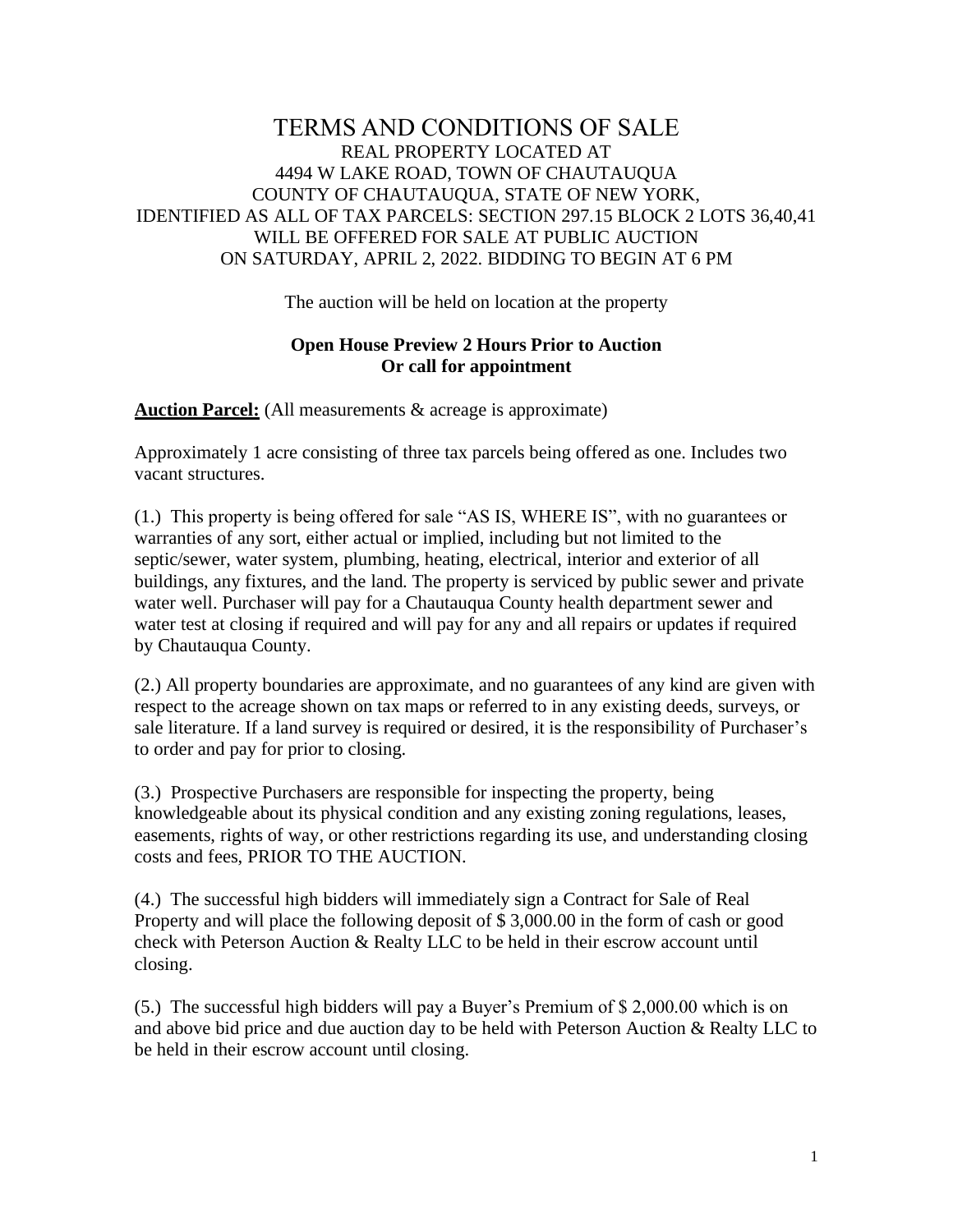(6.) The sale will be subject to the approval of the Seller within 48 hours of the auction. The Seller reserves the right to accept or reject any and all bids, for any reason whatsoever.

(7.) The deposits will NOT be refunded if the sale is not completed due to the default of the Purchasers for any reason and therefore will be forfeited to the seller.

(8.) The deposits WILL be refunded in full to the Purchasers if the sale is not completed due to the default of the Seller for any reason.

(9.) The BALANCE will be due at closing, on or before May 10, 2022. Possession will be granted at closing.

(10.) The Seller shall furnish an INSURABLE TITLE to the Purchaser, free and clear of any liens or encumbrances, subject to any leases, easements, rights of way, or deed restrictions of record. All sellers' oil, gas, mineral, & timber rights will be conveyed to the purchasers at time of closing.

(11.) CLOSING COSTS - The Seller will pay for the Title Search update. Purchaser's will pay for Revenue Stamps, TP 584 Filing Fee, Deed Recording Fee, RP5217 Filing Fee, and any costs in obtaining financing. Each will pay own attorney fees.

(12.) ALL CURRENT YEAR PROPERTY TAXES will be PRORATED as of the CLOSING DATE. ALL past due taxes will be paid in full by seller prior to closing

(13.) Seller and/or Auctioneer reserve the right to cancel the auction for any reason prior to set auction date.

(14.) Michael W. Peterson is acting only as Sales Agent for the Seller, and has no personal interest in the property.

 ANY ANNOUNCEMENTS MADE BY THE AUCTIONEER ON THE DAY OF THE SALE WILL TAKE PRECEDENCE OVER ANY PRINTED MATERIAL.

 THE SELLER AND HIS SALES AGENTS WILL NOT BE HELD RESPONSIBLE FOR ANY ACCIDENTS SHOULD THEY OCCUR BEFORE, DURING, AFTER, OR BECAUSE OF THE AUCTION.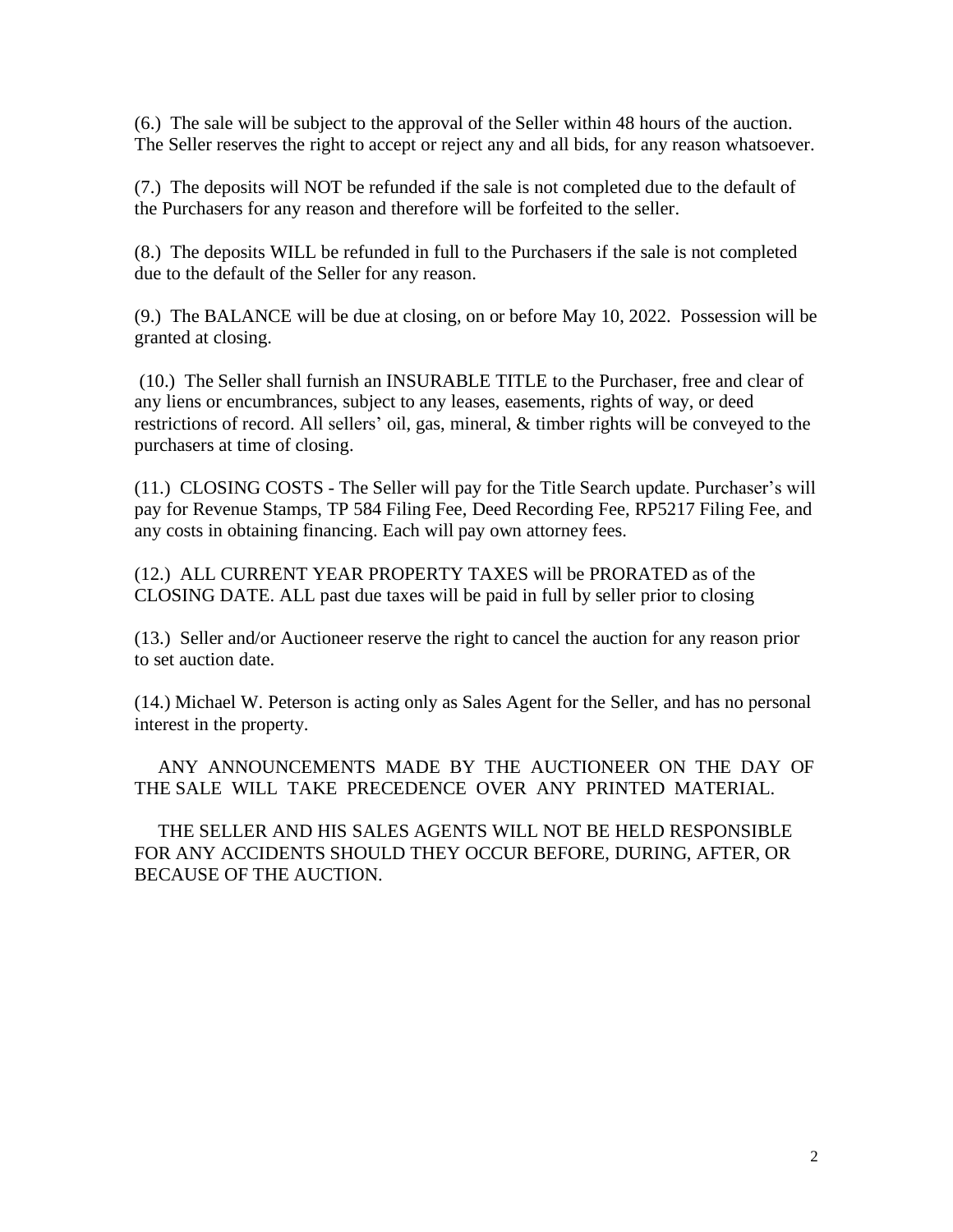- SELLER: Barbara J. Eichelberger 5991 Hidden Valley Lane Chautauqua, New York 14722
- ATTORNEY: Neil Robinson 716-484-4480 501 West 3rd Street Suite 1 Jamestown, New York 14701
- BROKER: Michael W. Peterson, Peterson Auction and Realty LLC Brokers License#: 10491210026 164 Ivory Street, Frewsburg, New York 14738 Telephone: 716-665-0668 Fax: 716-661-9629 E-mail: peteauction@hotmail.com Web Site: www.petersonauction.com